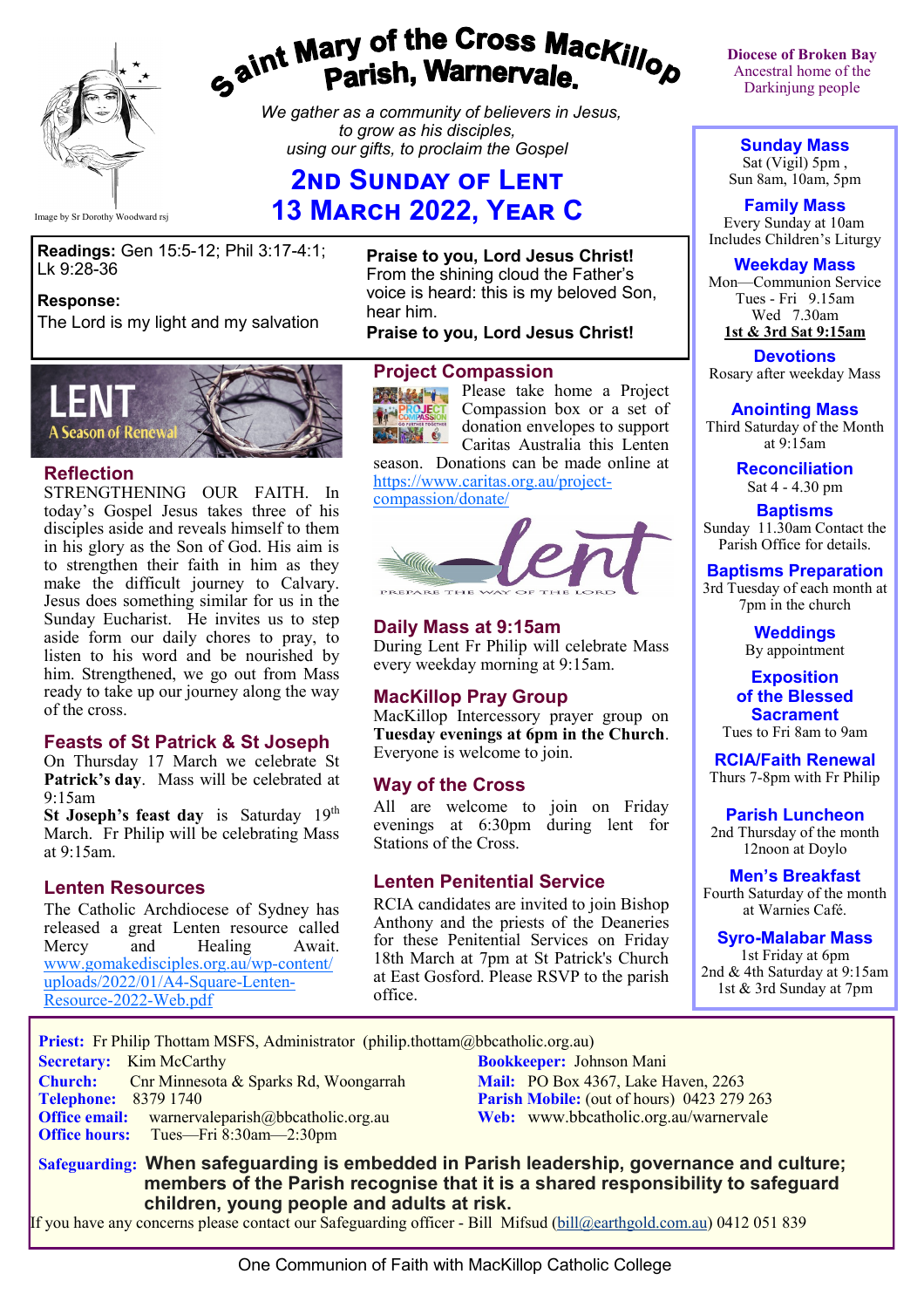## **Air Conditioning Donations**



Thank you to everyone who has who has generously donated to the cost of the air conditioning. If any parishioners would like to make a donation towards

this cost to help the parish, it would be gratefully received. Account details: Warnervale Parish, BSB 062 784 A/c number 10000 5628 Ref: Air Con

#### **Planned Giving Envelopes**

Please collect your new planned giving envelopes from the back of the Church. Thank you for your continual generosity. If you would like to receive envelopes please fill out the form at the back of the Church and give it to Fr Philip or put it on one of the collection plates.

Donations online can be made through our website or by clicking on the link [https://www.bbcatholic.org.au/](https://www.bbcatholic.org.au/warnervale/donations) [warnervale/donations](https://www.bbcatholic.org.au/warnervale/donations)

#### **Donations for Tonga Drive**



On behalf of the Warnervale Rugby Club, thank you to **WE FOR TONGA** everyone who has

donated to the Tonga Drive. Donations will finish on 13th March.

#### **Broken Bay News**

March edition of Broken Bay News is now available. **BBN** Hard copies are available at the back of the Church, or  $\mathbb{R}^n$ you can view online at [https://issuu.com/](https://issuu.com/bbcatholic/docs/bbn_mar2022_web/2) [bbcatholic/docs/](https://issuu.com/bbcatholic/docs/bbn_mar2022_web/2) [bbn\\_mar2022\\_web/2](https://issuu.com/bbcatholic/docs/bbn_mar2022_web/2)



#### **Baptism Information Evening**

Our next information session is on **Tuesday**  Holy **15th March 2022 at 7pm** in the church. Please come along if you wish to have your child baptised. For further information please contact the parish office.

#### **Social Justice**

#### **Flood Victims and Refugees**

We have all been horrified and distressed to watch the recent news reports of the thousands of our fellow Australians who have lost all their worldly possessions in the floods. It could have been apparent to us that their situation is not too different to that of many refugees fleeing war-torn countries, notably Ukraine.

They have all had to flee hurriedly, gathering together whatever they could carry with them, often leaving behind vital documents such as passports, bank documents, other proof of identity papers, and precious photographs. They all had no control over the situation. Some even sadly have lost their lives. Usually they will have to start all over again rebuilding their lives.

Flood victims are blessed in that they are getting some assistance from generous volunteers and governments.

Refugees, on the other hand, are in a strange country with no friends, often no families, and have to suffer the distrust that citizens of the country to which they flee can show towards them. Poland has shown remarkable generosity to refugees from Ukraine.

This can prompt us to remind ourselves of our Scriptural demand to show charity to "strangers who dwell in our land". Regrettably in recent times wealthy industrialised nations including Australia have not been as generous as they could have been to all refugees. Perhaps the war in Ukraine could prompt us as Catholics to ask those seeking election in the next few months what their attitude is to this very challenging problem.

#### **If you wish to come to our meetings please email Chris Firmstone on chrisfirmstone@gmail.com.**

*Social Justice Committee Warnervale Catholic Church*  olic Social Jus **[www.marymackillopsocialjustice.wordpr](http://www.marymackillopsocialjustice.wordpress.com)**

return

**OOO** 

**Return and Earn This week we raised \$108.00**

Thank you for your continued support! **Please remember containers need to be empty of liquid; and not crushed or broken.** 

#### **This Week**

**Monday 14 March** 9:15am Mass

**Tuesday 15 March** 9:15am Mass

**Wednesday 16 March** 7:30am Mass 9:15am Mass

**Thursday 17 March St Patrick's Day** 9:15am Mass Lenten Reflection

**Friday 18 March**  6:30pm—Way of the Cross **Saturday 19 March St Joseph** 9:15am Mass



#### **Pope Francis' Prayer Intention for March**

**A Christian Response to Bioethical Challenges**

We pray for Christians facing new bioethical challenges; may they continue to defend the dignity of all human life with prayer and action.

#### **Pastoral Discernment Central Coast Project**

If you haven't already, join the conversation!

Share your ideas through a **Pastoral Discernment Submission** for the consideration of Bishop Anthony. Do you have ideas as to how we, as a community, can renew the life of the Church, recognising and appreciating the gifts that the Holy Spirit has bestowed upon the Central Coast region? All voices are important as we discern the way forward together. There is still time for you to participate. Individuals, as well as community groups, are invited to participate in the consultation process, to respond, reflect and share insights, at the service of shaping an individual response for a Pastoral Discernment Submission. Submissions close 31 March 2022. Visit  $\frac{h}{100}$ [https://](https://www.bbcatholic.org.au/our-faith/pastoral-discernment-central-coast/community-resources) [www.bbcatholic.org.au/our](https://www.bbcatholic.org.au/our-faith/pastoral-discernment-central-coast/community-resources)-faith/ pastoral-[discernment](https://www.bbcatholic.org.au/our-faith/pastoral-discernment-central-coast/community-resources)-central-coast/ [community](https://www.bbcatholic.org.au/our-faith/pastoral-discernment-central-coast/community-resources)-resources to download your copy of the **Individual Reflection Guide**, to learn how you can contribute to the conversation.



Please remember our sick: Joshua Caulfield, Janice, Finn McConnon, Cecelia Henry, Anne Firmstone, Con Pantos, Terence McBride, Allan Curtis, Jim Swanson, Cara De Guzman, Olga White.

Deceased/Anniversary: Patre Kerney, Hazel Mary Roll, Maria Taype, Patricia Parker, Maria Toronczak, Thomas Antony, Trinidad, Emilio Sr, Alberta, Alfonso, Ian Okon, Nola Mansfield, Dave Pennings.

Mass Intentions: Angelo & Mary Spiteri, Daminh, Rafael Santos, Mrs. Marciana Ong, Ana Ison, Rebecca & Amelia, Peter & Frank Walsh, George & Helen Pantos, Connie Claramunt, Mary & Nicholas Gatte.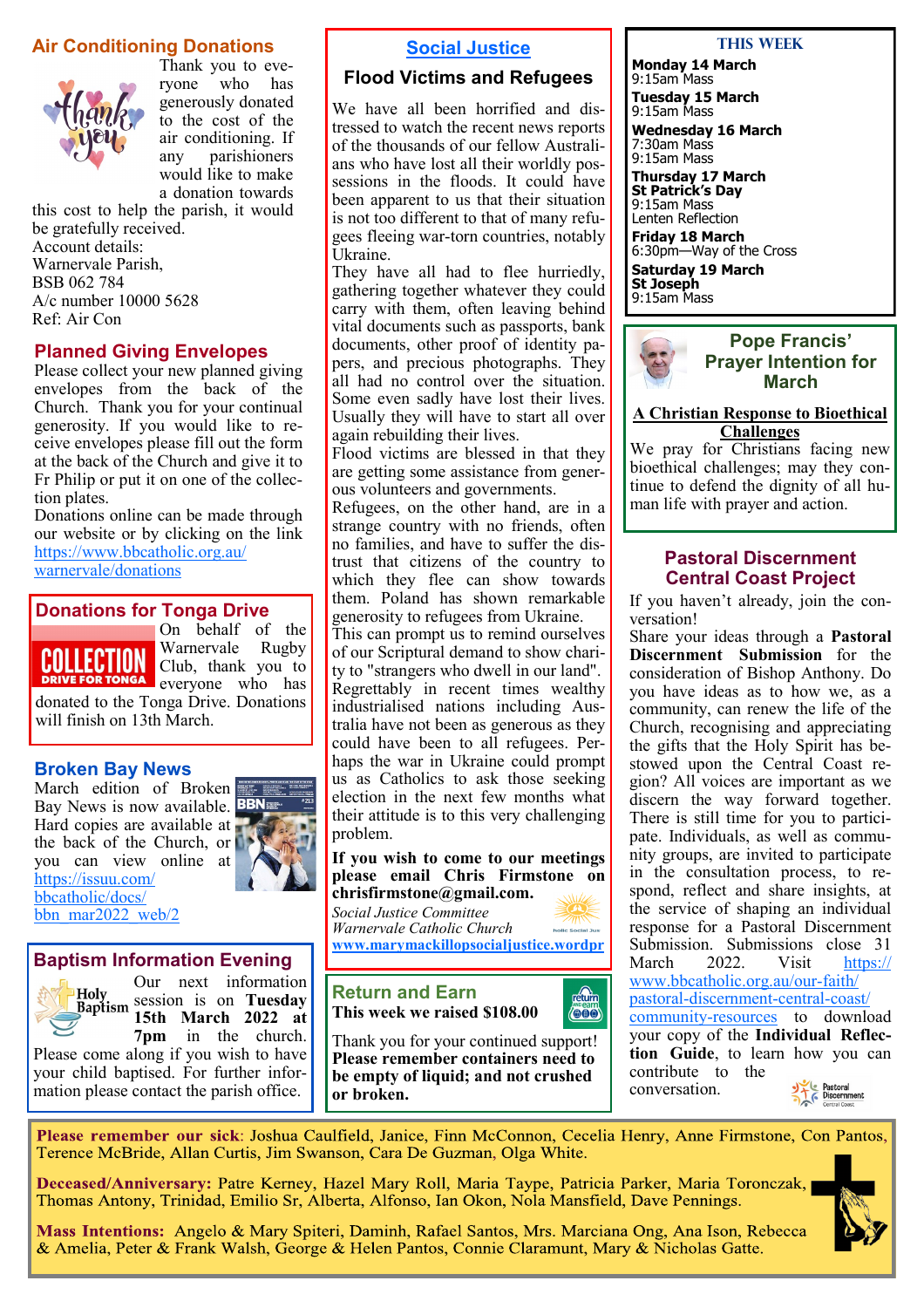# **2nd Sunday of Lent, Year C**

# **First Reading Genesis 15:5-12, 17-18**

## **God made a covenant with Abraham, his faithful servant.**

Taking Abram outside the Lord said, 'Look up to heaven and count the stars if you can. Such will be your descendants' he told him. Abram put his faith in the Lord, who counted this as making him justified.

'I am the Lord' he said to him 'who brough you out of Ur of the Chaldaeans to make you heir to this land.' My Lord, the Lord' Abram replied 'how am I to know that I shall inherit it?' He said to him, 'Get me a three year old heifer, a three year old goat, a three year old ram, a turtledove and a young pigeon' He brought him all these, cut them in half and put half on one said and half facing it on the other; but the birds he did not cut in half. Birds of prey came down on the carcasses but Abram drove them off.

Now was the sun was setting Abram fell into a deep sleep, and terror seized him. When the sun had set and darkness had fallen, there appeared a smoking furnace and a firebrand that went between the halves. That day the Lord made a Covenant with Abram in these terms;

'To your descendants I give this land, from the wadi of Egypt to the Great River.'

The word of the Lord.

**Responsorial Psalm Psalm 26:1,7-9, 13-14**

## **R. The Lord is my light and my salvation.**

The Lord is my light and my help; who shall I fear? The Lord is the stronghold of my life; before whom shall I shrink? **R.**

O Lord, hear my voice when I call; have mercy and answer. Of you my heart has spoken; 'Seek his face.' **R.**

It is your face, O Lord, that I seek; hide not your face Dismiss not your servant in anger; you have been my help. **R.**

I am sure I shall see the Lord's goodness in the land of the living. Hope in him, hold firm and take heart. Hope in the Lord! **R.**